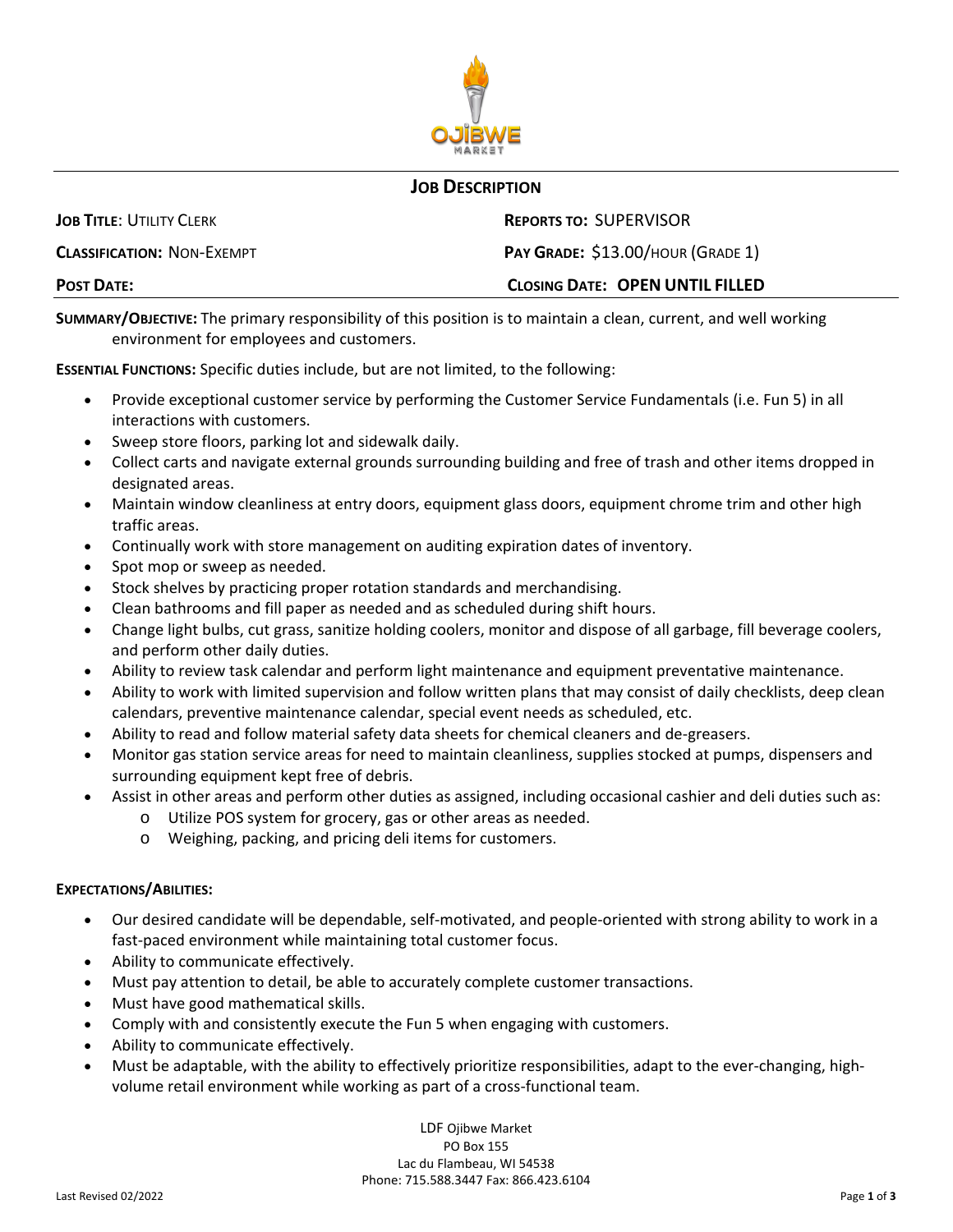

**OTHER DUTIES:** Please note this job description is not designed to cover or contain a comprehensive listing of activities, duties or responsibilities that are required of the employee for this job. Duties, responsibilities, and activities may change at any time with or without notice.

**SUPERVISORY RESPONSIBILITY**: This position has no direct supervisory responsibilities.

**WORK ENVIRONMENT:** This job operates in a fast-paced retail environment and will have exposure to differentials in temperature. Exposure to cooking equipment, deli/bakery utensils, and serving high volume of customers. Some extreme temperatures are possible, including helping to maintain the exterior of the building at all times of the year and occasionally working in a refrigerated environment. Must have ability to work outdoors, shoveling, cutting grass, and picking up debris as needed. This role routinely uses standard cleaning equipment and operates small machinery, such as lawn mowers, snow blowers, leaf blower, pressure washer and power tools.

**PHYSICAL DEMANDS:** The physical demands described here are representative of those that must be met by an employee

- to successfully perform the essential functions of this job.
- Regularly required to talk or hear, stand, walk, use hands to finger, handle or feel; reach with hands and arms and stoop, kneel, crouch, or crawl
- Occasionally required to sit, climb or balance
- Frequent differentials in temperature. Inside 95% Outside 5%. Some extreme temperatures are possible; occasionally working in a refrigerated environment.
- Must lift and or move up to 50 pounds safely
- Ability to maintain regular, reliable attendance
- **POSITION TYPE/EXPECTED HOURS OF WORK:** This is a full-time position will 40 hours per week expected. Days and hours of work vary Sunday through Saturday during hours of operation 6:00 am to 9:30 pm. Must be able to work flexible hours including mornings, evenings, weekends, and holidays. Must attend all mandatory meetings and participate in trainings.

**TRAVEL:** No travel is expected for this position.

**REQUIRED EDUCATION AND EXPERIENCE:** High school diploma or equivalent is required. 1-year work experience in the retail industry is preferred.

**CORPORATION STANDARDS:** The foundation ofsuccess is found in meeting the following LDF Ojibwe Market expectations:

- Attitude of safety first
- Work ethic of loyalty, integrity, pride, perseverance, accountability, respect, and teamwork
- Ambition to succeed
- Adheres to company policies and procedures
- Represents the company in a positive and professional manner
- Flexibility to work for extended hours to meet deadlines
- Handles oneself with professionalism during stressful situations
- Maintains positive attitude and morale
- Interacts effectively with all members of the company and all outside associates
- Completes responsibilities diligently
- Thinks big picture and considers long-term implications of ones' actions